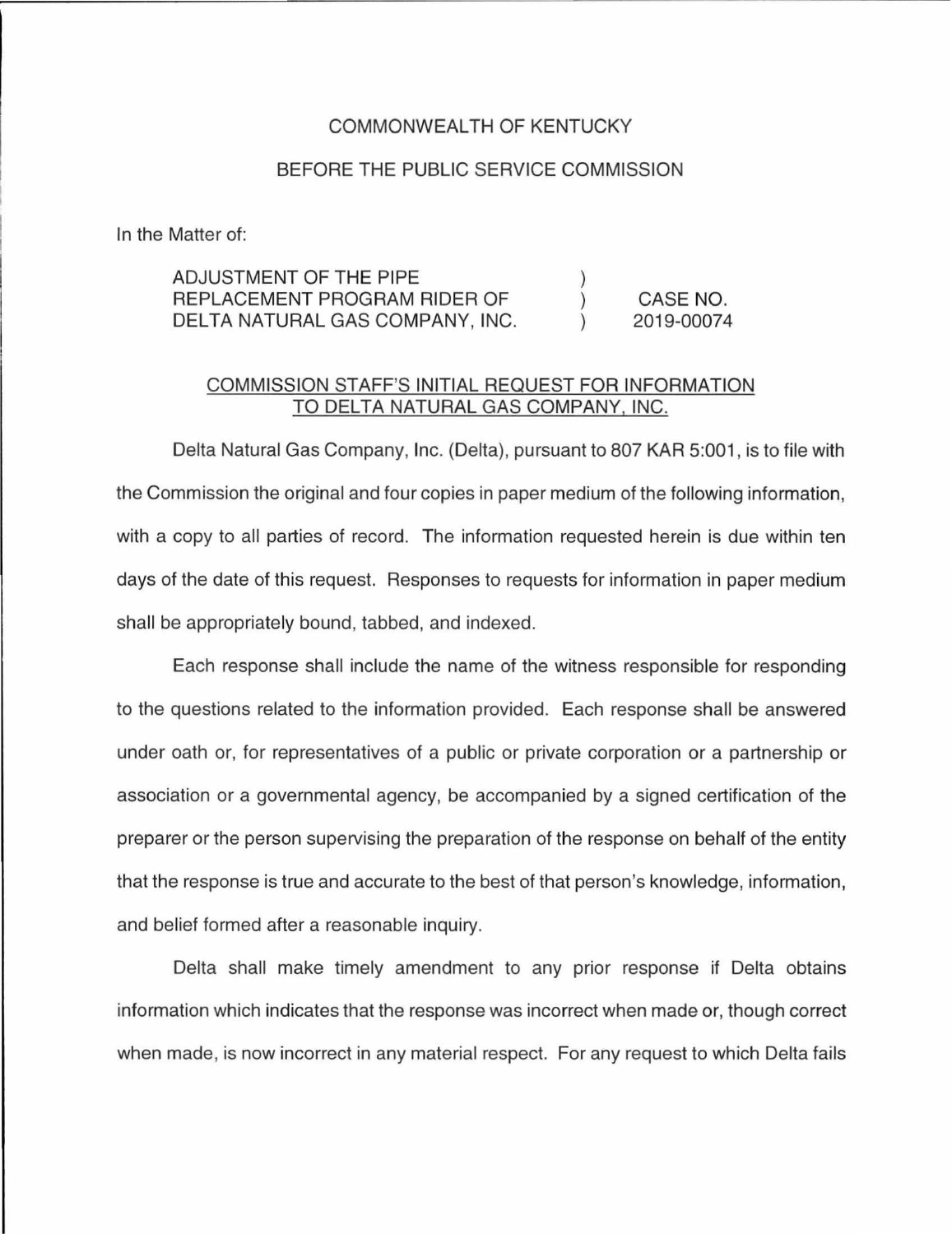or refuses to furnish all or part of the requested information, Delta shall provide a written explanation of the specific grounds for its failure to completely and precisely respond.

Careful attention shall be given to copied material to ensure that it is legible. When the requested information has been previously provided in this proceeding in the requested format, reference may be made to the specific location of that information in responding to this request. When applicable, the requested information shall be separately provided for total company operations and jurisdictional operations. When filing a paper containing personal information, Delta shall, in accordance with 807 KAR 5:001 , Section 4(10), encrypt or redact the paper so that personal information cannot be read.

1. Explain how Aqua America, lnc.'s acquisition of indirect ownership and control of Delta, as approved in Case No. 2018-00369,<sup>1</sup> will affect future Pipe Replacement Program (PRP) rider applications filed by Delta.

2. Refer to the application, Schedule I, line 8. Provide the calculation of the 2019 tax expansion factor.

3. Refer to the application, Schedule VIII and Schedule IX, page 2 of 2. Explain why the estimated 2019 PRP Adjustment on Schedule VIII is less than the "Low" estimate for 2019 shown on Schedule IX.

<sup>&</sup>lt;sup>1</sup> Case No. 2018-00369, Electronic Joint Application of Aqua America, Inc., Steelriver Infrastructure Fund North America LP, Steelriver LDC Investments Lp, LDC Parent LLC, LDC Funding LLC, LDC Holdings LLC, PNG Companies LLC, Peoples Gas KY LLC, and Delta Natural Gas Company, Inc. for Approval of an Acquisition of Ownership and Control of PNG Companies LLC and Delta Natural Gas Company, Inc. (Ky. PSC Mar. 13, 2018).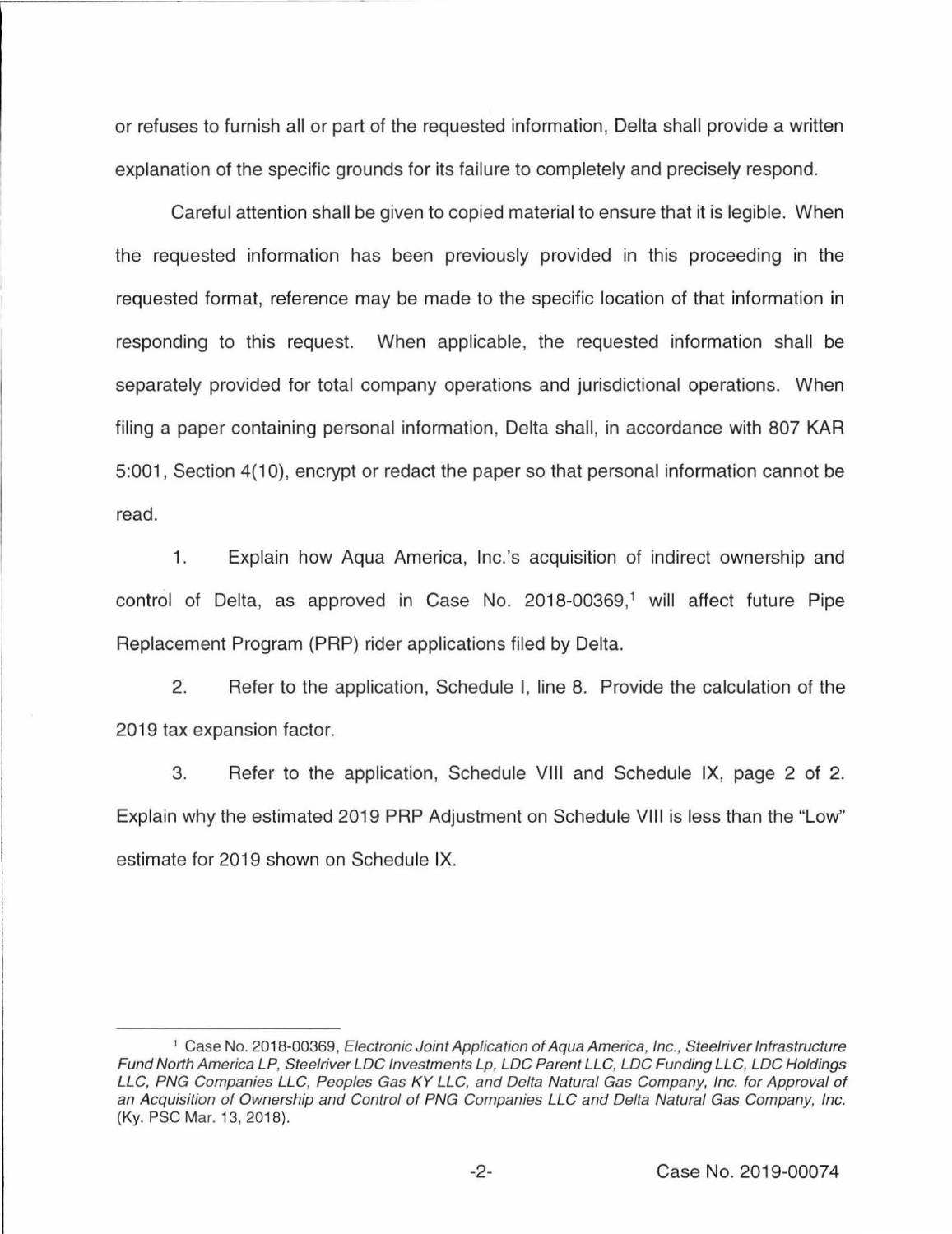4. Refer to the Application, Schedule IX, page 2 of 2.

a. Provide the status of the request for proposal (RFP) for third-party resources issued in 2019. If an agreement has been reached, state the term of the contract and the approximate percentage increase above the contract that terminated in 2018.

b. Explain whether Delta subdivides its system when requesting bids for pipe replacement contractors. If Delta only accepts contractors that can service its entire system, explain why.

c. Provide the approximate percentage of Delta's PAP work that was performed by third parties for the past three calendar years.

Uwee R. Punsi

Executive Director Public Service Commission P.O. Box 615 Frankfort, KY 40602

**MAR 2 8 2019** 

cc: Parties of Record